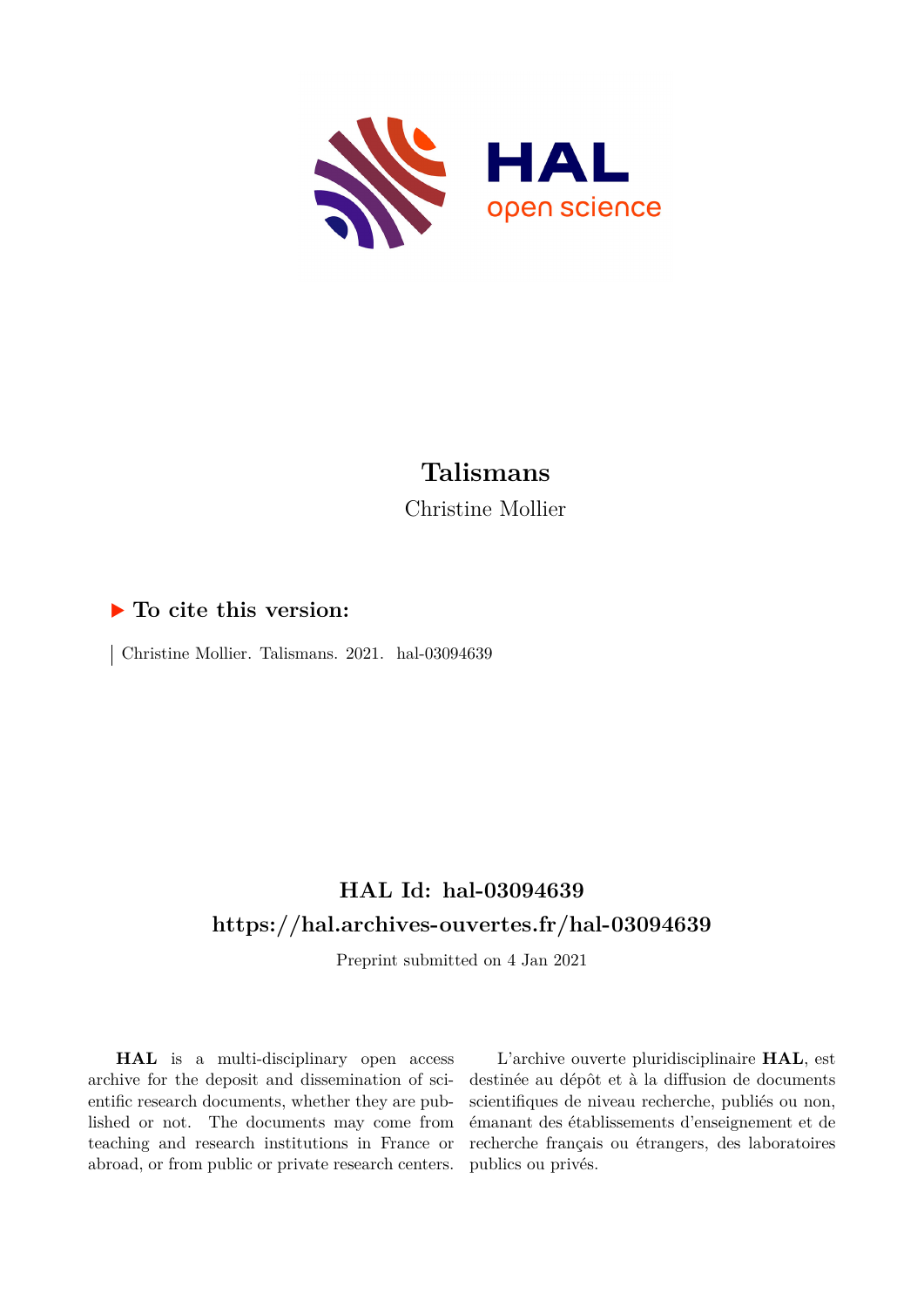#### **Christine Mollier CNRS/CRCAO, Paris**

*Encyclopaedia of Manuscripts Cultures in Asia and Africa*, Michael Friedrich, Harunaga Isaacson and Jörg B. Quenzer, Berlin: de Gruyter. **À paraître**

#### **Talismans**

Chinese talismans, *fu* 符, are esoteric scripts written or engraved on diverse supports such as paper, wood, metal or pottery, which are invested with prophylactic, therapeutic or exorcistic powers. In use since the second century C.E., talismans have been continuously and abundantly produced down to the present day. The most ancient examples are found on funerary jars and wooden documents discovered in Latter Han tombs. During medieval times, Taoist and Buddhist clerics as well as diviners, astrologists, medicine men, and other traditional scientists created them for the purpose of expelling the demonic, curing patients or granting divine protection to individuals. Thus, the talisman became the primary, indispensable ritual technology for minor rites and great liturgies. Talismans owe their charisma essentially to the archetypal and transcendental values traditionally granted to Chinese written characters. Their archaic graphs, difficult for non-intitiates to decipher, as is still the case today, sometimes incorporate stellar diagrams, or, more rarely, iconographic depictions.

Written and consecrated according to specific rites and prescriptions, apotropaic talismans are, depending on their purpose, worn as amulets, reduced to ashes to be swallowed, fixed on strategic points of housing or sacred areas, concealed in tombs, or engraved on seals of wood permitting their duplication.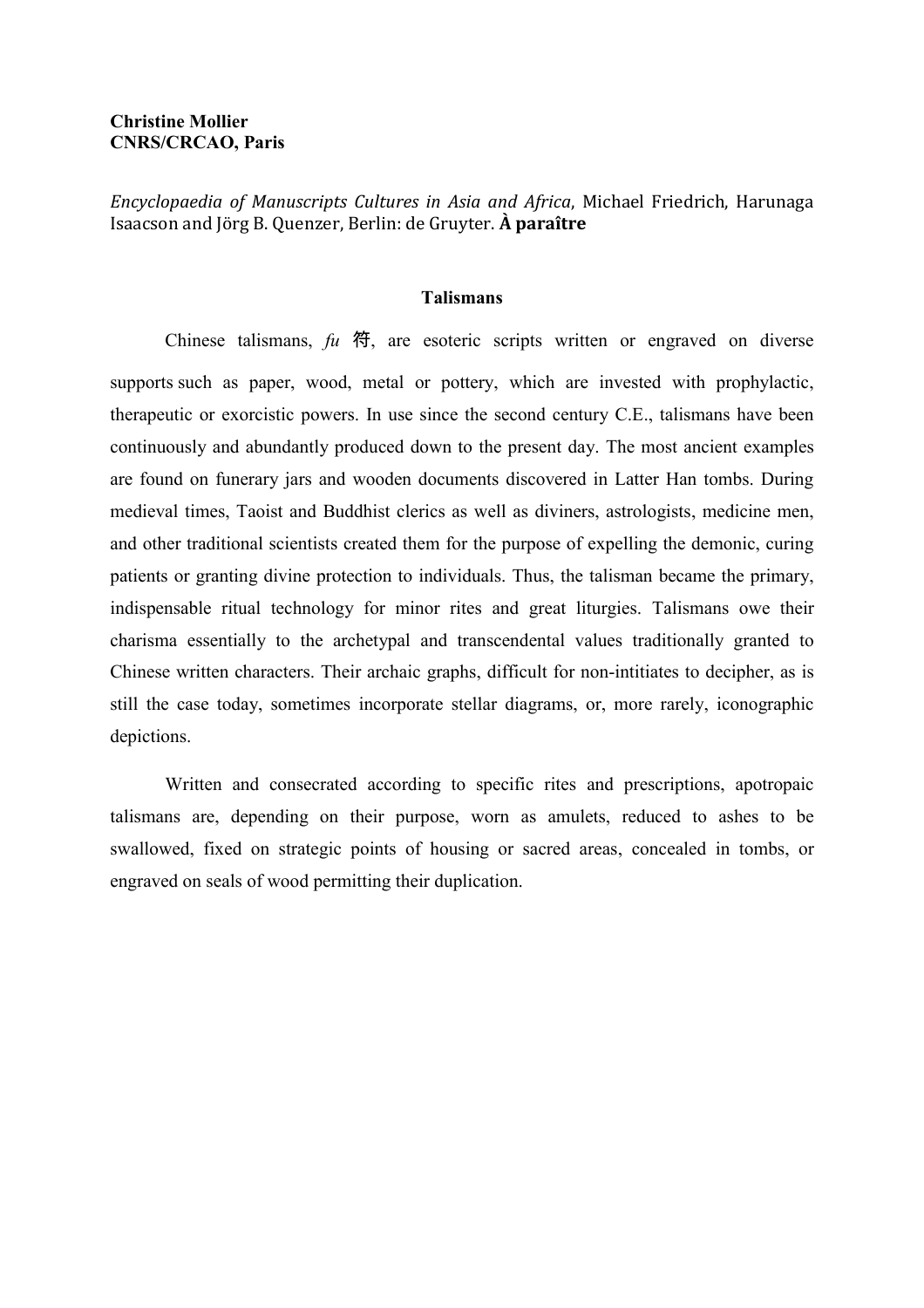

**Fig. 1 :** Talisman discovered in a tomb dated 551 C.E. (Astana, Turfan) 27, 5 / 10 cm

The innumerable models for talismans found in the Taoist canons, and those which, to a lesser extent, figure in Buddhist environments, particularly in Tantric texts, are meant to be copied by duly accredited practitioners. Rare, however, are extant examples of consecrated, « operational » paper talismans dating to the medieval period : the most ancient paper talisman-amulet known today dates to the mid-sixth century (fig. 1). Entitled the « divine talisman of the Celestial emperor » (*tiandi shenfu* 天帝神符), it was brought to light in a tomb located in the necropolis of Astana near Turfan (actual province of Xinjiang).